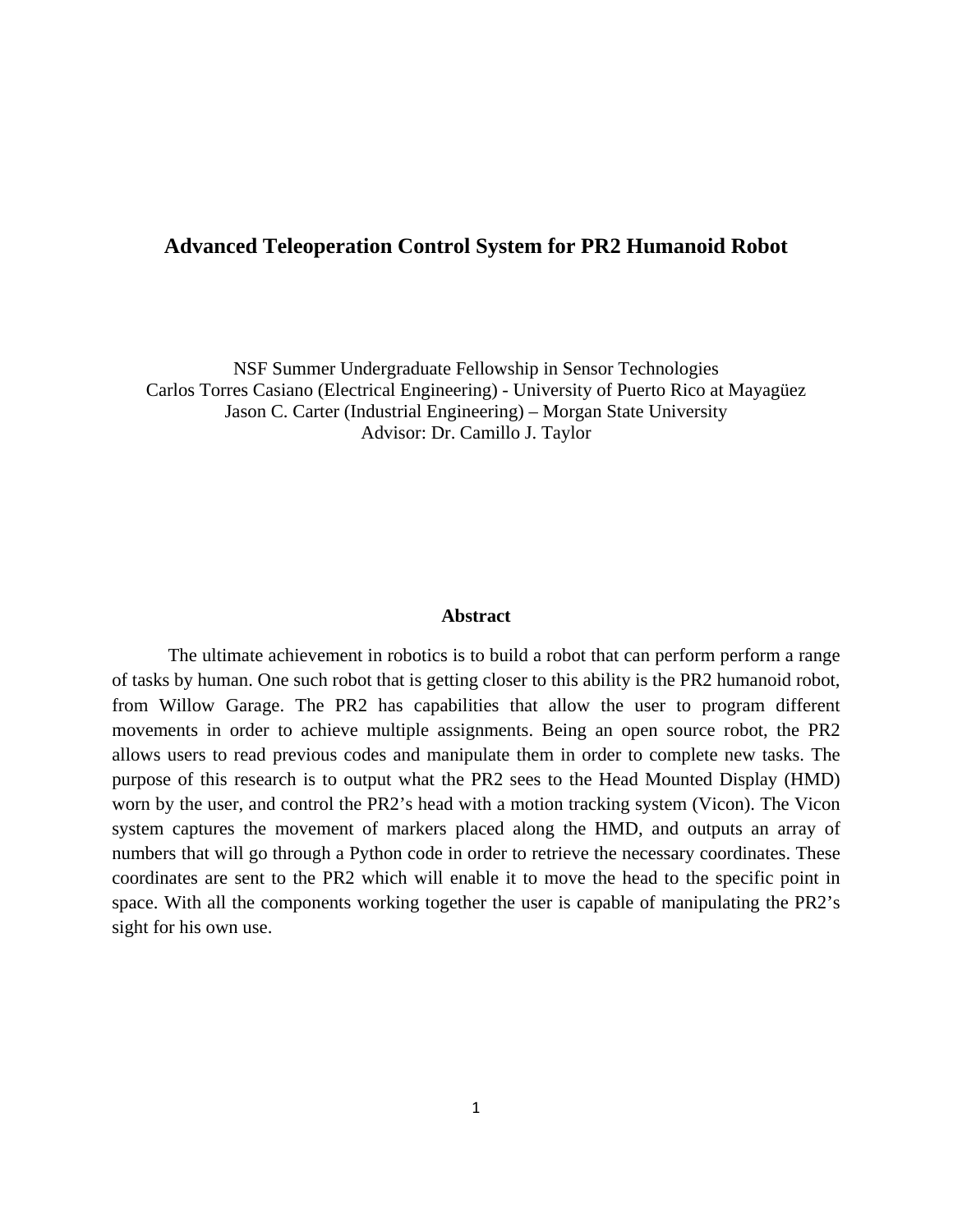# **Table of Contents**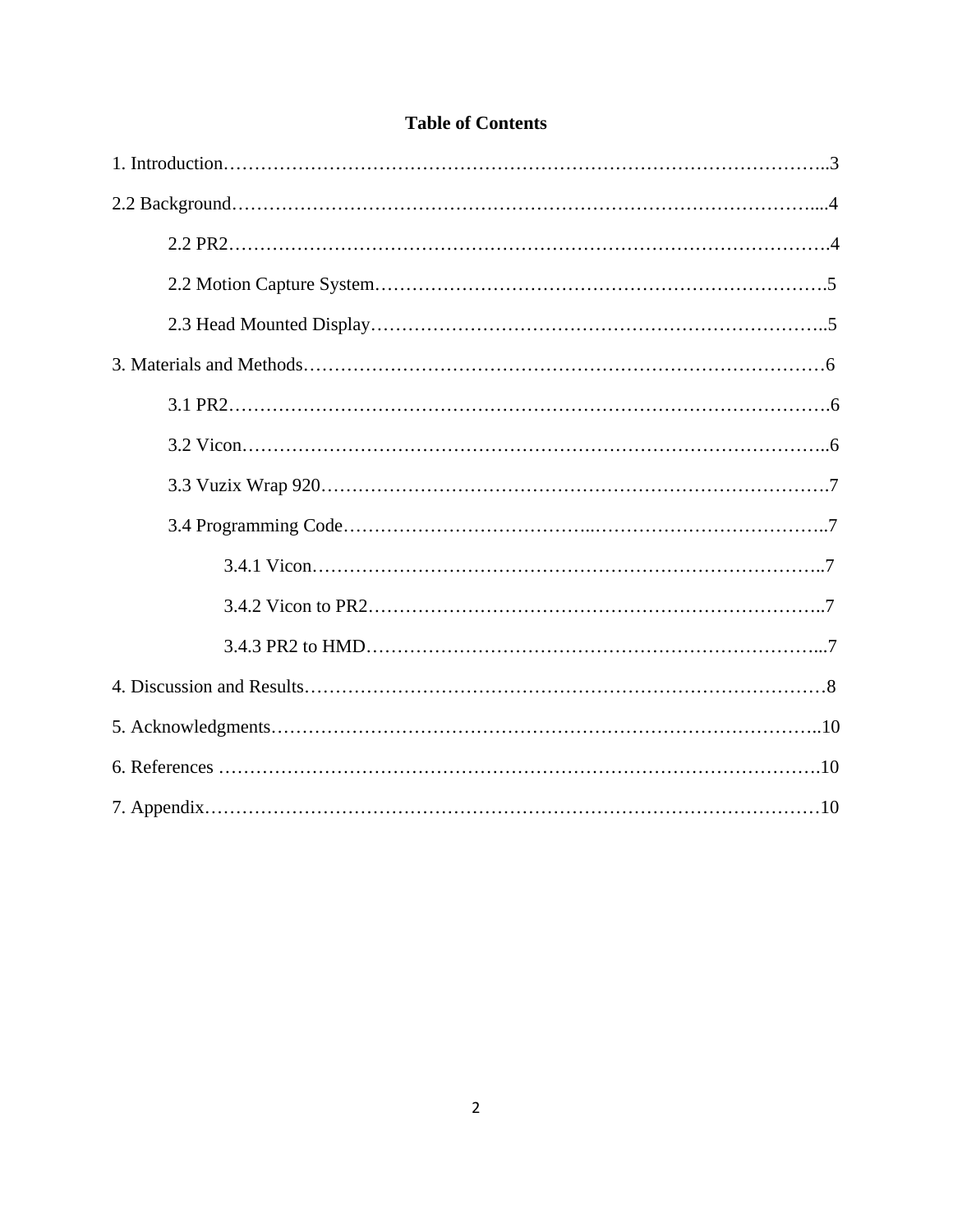#### **1. Introduction**

In past decades robots have been developed for use in industry, war, and other areas to assist human needs. Robots are useful to society for completing tasks that are constantly repetitive or are dangerous for people. They can also help people who, because of disease or disability, are unable to perform some basic tasks. One such robot, the PR2, is a humanoid robot developed to complete simple tasks done by people.

The major aspect of this robot is the control system, ROS, used to implement and control the different sensors and cameras on the robot's body. These cameras and sensors let the user see what the robot is watching. Images captured by PR2 go through the ROS operating system and are sent to the computer. A recent addition to some control systems is a head-mounted display (HMD) worn by the operator. If an HMD is present, the input images of the computer output to the HMD. Continuous advancements in robotics have led to the need for newer and more powerful control systems. To improve the functionality of these new robots and give them more human-like abilities, more technology needs to be integrated into them. Typical robotic control uses a visual navigation system with a stationery camera. However, the user would then have to turn the whole robot to turn the camera. The goal of this research project is to build a device to allow a link between a user's head movement and the robot's head movement. Instead of using basic computer screens and panels to view what the robot sees, the user will wear an HMD and see what the robot sees in real time as well as control its motion.

In order to track the pan and tilt motion of the user wearing the HMD, a motion tracking system is required. This system would detect the pan and tilt motion of the HMD, and relay that information into a digital format so we can use it to control the robot's head. Previous studies by the University of Texas at Austin [1] have shown that a humanoid robot's body can be controlled with the use of a motion tracking system. Movement of a user's arms and legs will move the corresponding parts of the robot. Also, research completed at the University of Pennsylvania has shown the versatility and accuracy of using a motion tracking system [2] to control helicopters. For our research a series of cameras will pick up the motion of the HMD and relay its coordinates to a standby computer which will interpret the data for the ROS code.

Each of the following components will work together in a system to make this project possible. The HMD movements from the motion capture system will be mapped in the computer. When the user pans or tilts his head, a signal will be sent to the PR2 to move its head accordingly. The PR2 will interpret the data via an elaborate ROS code. Data images from the PR2 will be sent to the HMD worn by the user in real time.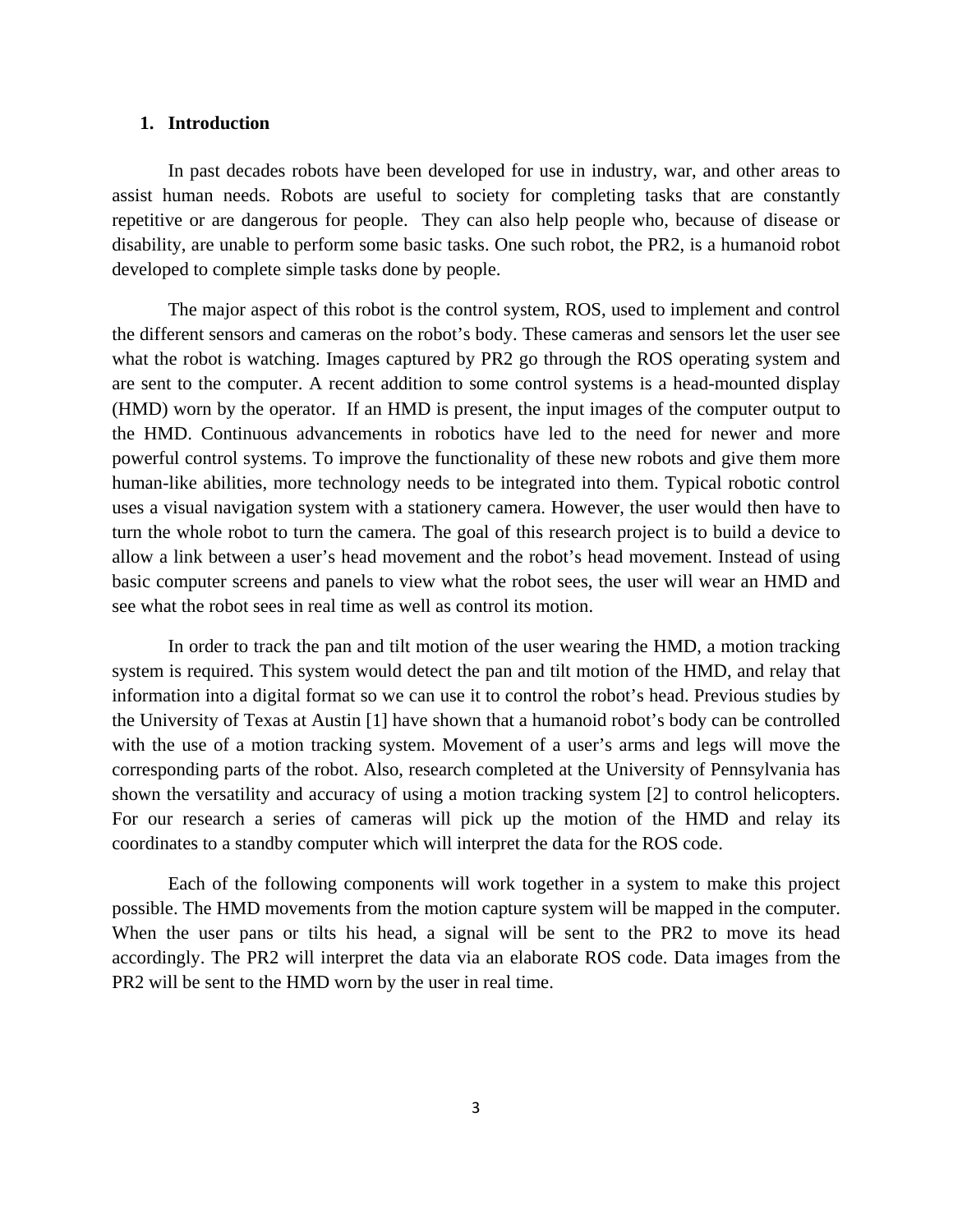#### **2. Background**

## **2.1 PR2**

PR2 is a humanoid robot built and donated by Willow Garage to universities for research opportunities. Being a humanoid allows PR2 to accomplish small chores, and it can adapt to changes in its environment. The PR2 consists of a head, two arms with grippers, and a base. The head contains two stereo cameras with LED pattern projector, a 5MP camera, laser range finder and an inertial measurement unit (IMU). The forearms each contain an Ethernet-based, wideangle camera, while the grippers have three-axis accelerometers and pressure sensor arrays on the fingertips and the base has a fixed laser range finder. The PR2 uses ROS, an open-source, meta-operating system in order to communicate with the computer.

PR2 is a ROS-based which allows it to be reprogrammable, able to complete different tasks like folding towels, plugging cables, playing pool and opening doors among other things. Using the ROS system, PR2 is able to employ complex algorithms, being capable of attacking a problem continuously until it can achieve the goal. For example trying to plug its power cable to an outlet, PR2 continues to calculate to reposition its arm until achieving the goal. It is also capable of using sensors to generate a 3D map of its surroundings, as well as promptly compute unexpected changes in the environment.



Figure 1: PR2 Sensor Modularity [3]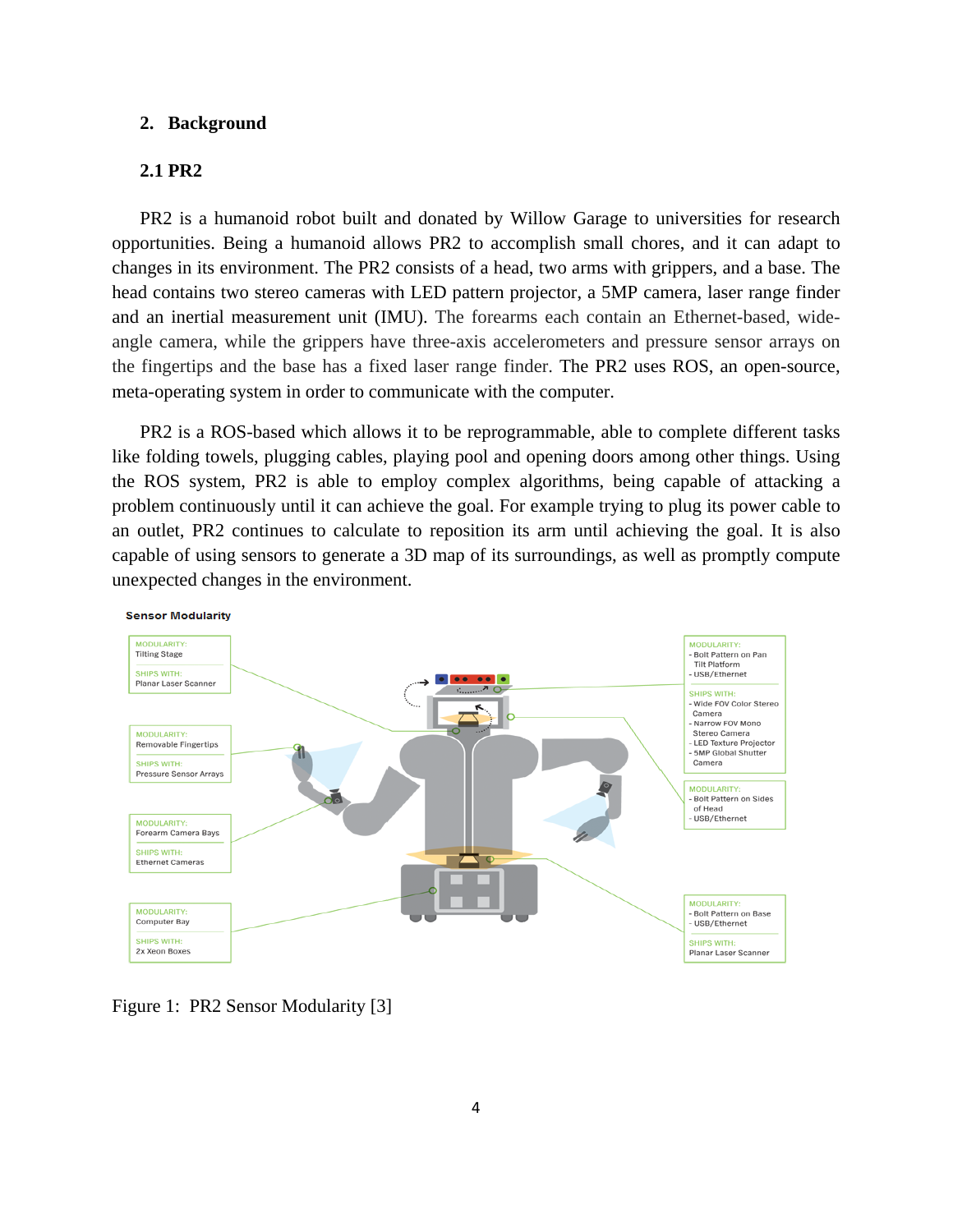### **2.2 Motion Capture System**

A motion capture camera, in this case Vicon, allows the user to record movement of people or objects and digitalized into a computer. This animation data is mapped to a 3D model to obtain the exact movement of the actor. Special markers that reflect infrared light are attached to the object by the user and then picked up using multiple cameras in the system, infrared light is then sent to the points attached and reflected to the cameras where they can map the form and position. This digital simulation can be used to draw a path for the programmable object, to study human movements, and to create movies, video games, etc.



Vicon Motion Tracking System **Infrared Camera** Infrared Camera

## **2.3 Head Mounted Display (HMD)**

Using the Vuzix Wrap 920, an HMD with two displays in each lens, the user can see in real time the exact thing PR2 is watching. This is a key object in the research since the points of the Motion Caption System will be placed along the HMD.



Vuzix Wrap 920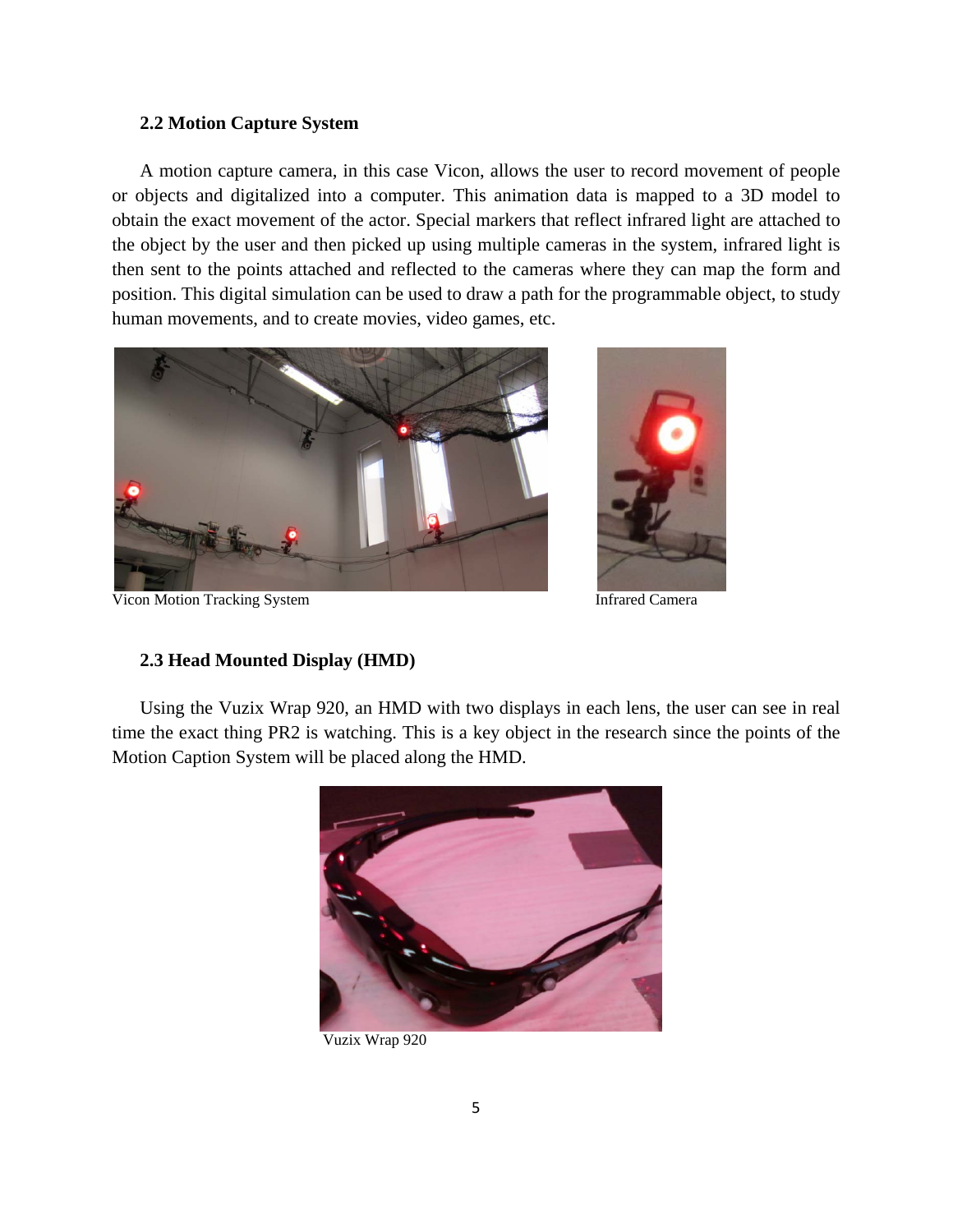### **3. Materials & Methods**

All three major components in this project, PR2, HMD and Vicon Motion Capture System, are well synchronized to have the desired outcome. Each of these components communicate with one another through a series of computer code. The Vicon system receives the points of the HMD through its system, the points are then sent to the PR2 wirelessly through a computer, the PR2 sends its video output to the HMD.



#### **3.1 PR2**

The PR2, a humanoid robot made by Willow Garage, has various functions and abilities. We are mainly focused on its head movement and the camera inside. Using an open source code for head movement (Fig. 2), we were able to manipulate the head so that we could input our own movements. In lines 19, 20, and 21, there are movements for the associated X, Y, and Z motions. The inputs for the code came from the Vicon System and were compiled on the code we made (FIG. 1), and the coordinates generated from that were imported into the ROS open source code for the PR2.

### **3.2 Vicon Motion Tracking System**

 The motion tracking system uses a series of infrared cameras that captures the position of sets of markers within its range. The HMD used for this project was aligned with markers along the frame, and the Vicon system picked up the markers and displayed a frame of the HMD on the computer's screen. Along with these points on the screen from the HMD, the Vicon system displayed a series of points where the glasses were in space. The system continuously displayed these points as the glasses moved through the Vicon system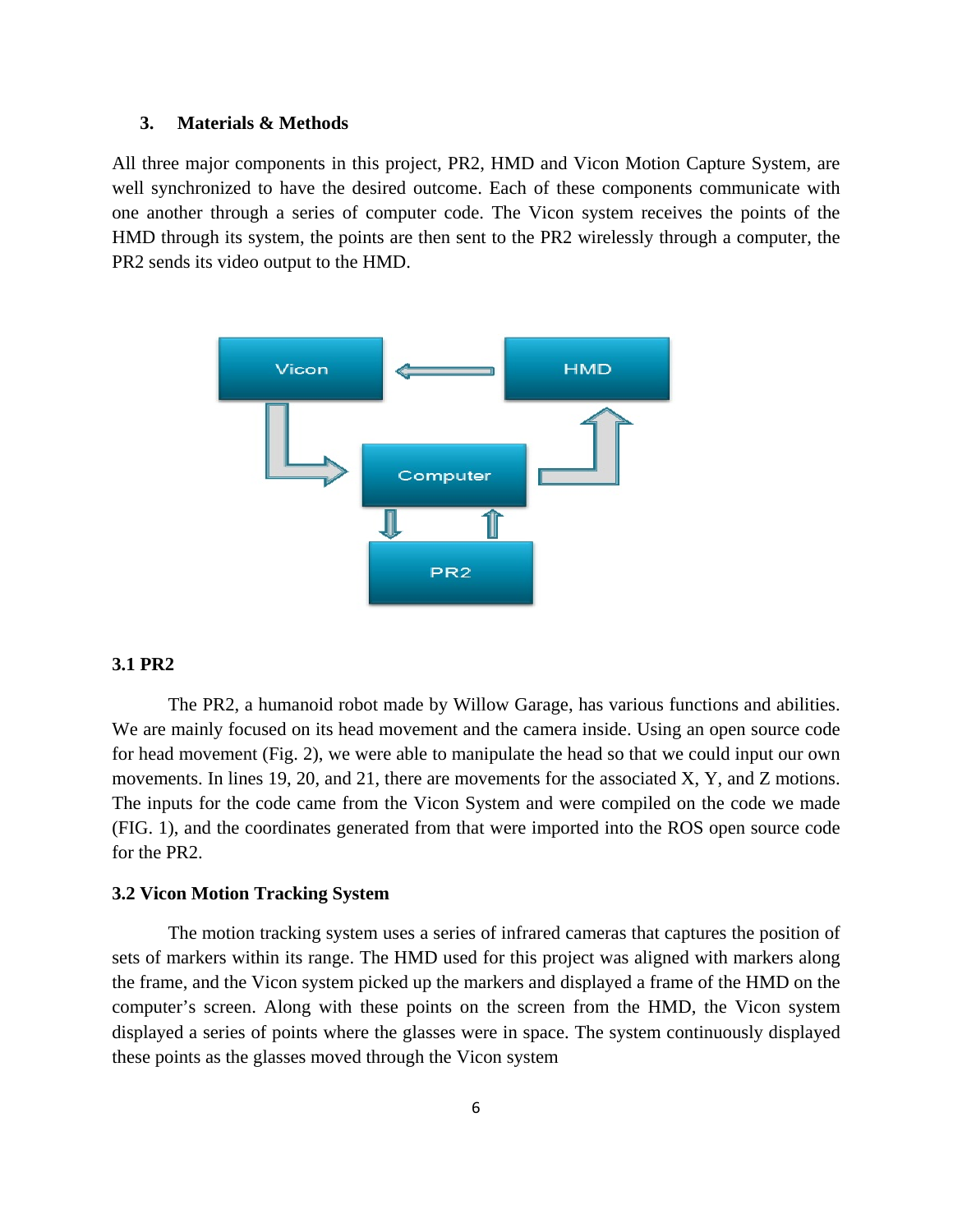#### **3.3 Vuzix Wrap 920**

 In order to receive images from what the robot sees, we decided to use the Vuzix Wrap 920 as the head mounted display. The Vuzix Wrap supplies vision to both eyes of the user in a resolution of 680 x 480, and is equipped with USB and VGA connections. The PR2 is connected to a computer, and the PR2's head camera is shown on the computer. With the supplied connectors, the Vuzix is capable of displaying what is on the computer screen, like an external monitor. The user is then able to see what the robot sees through this manner.

### **3.4 Programming Code**

### **A. Vicon**

The first step for the programming code is to pull the values from the Vicon System. The system outputs a series of "tupled" data, and we only need to pull out a series of values from that data. This code connects the external computer to the Vicon System and pulls out the data that we need (Fig. 5). The data is a set of values that relate to the rotation of the HMD within the system. The values are displayed in radians from the center axis of the Vicon and the HMD (Fig 8).

#### **B. Vicon to PR2**

The pulled values then need to be converted into something the PR2 can understand. This code takes the pulled numbers, converts them to degree movements to the corresponding X, Y, or Z movement, and puts it into a ROS code for the PR2 (Fig. 6). As the HMD is rotated through its axis, pan motion, X and Y, and tilt motion, Y and Z, are relayed to the PR2.

#### **C. PR2 to HMD**

The PR2 has a camera inside of its head unit. Through one of the ROS codes we can communicate with the camera and display what the PR2 views onto the computer screen. This code allows for that communication and displays the images from the PR2 onto the fullscreen of the computer (Fig. 7). Since the HMD works as an external monitor connected to the computer, the fullscreen view gives the user a complete view from the PR2 and not just in a specified window.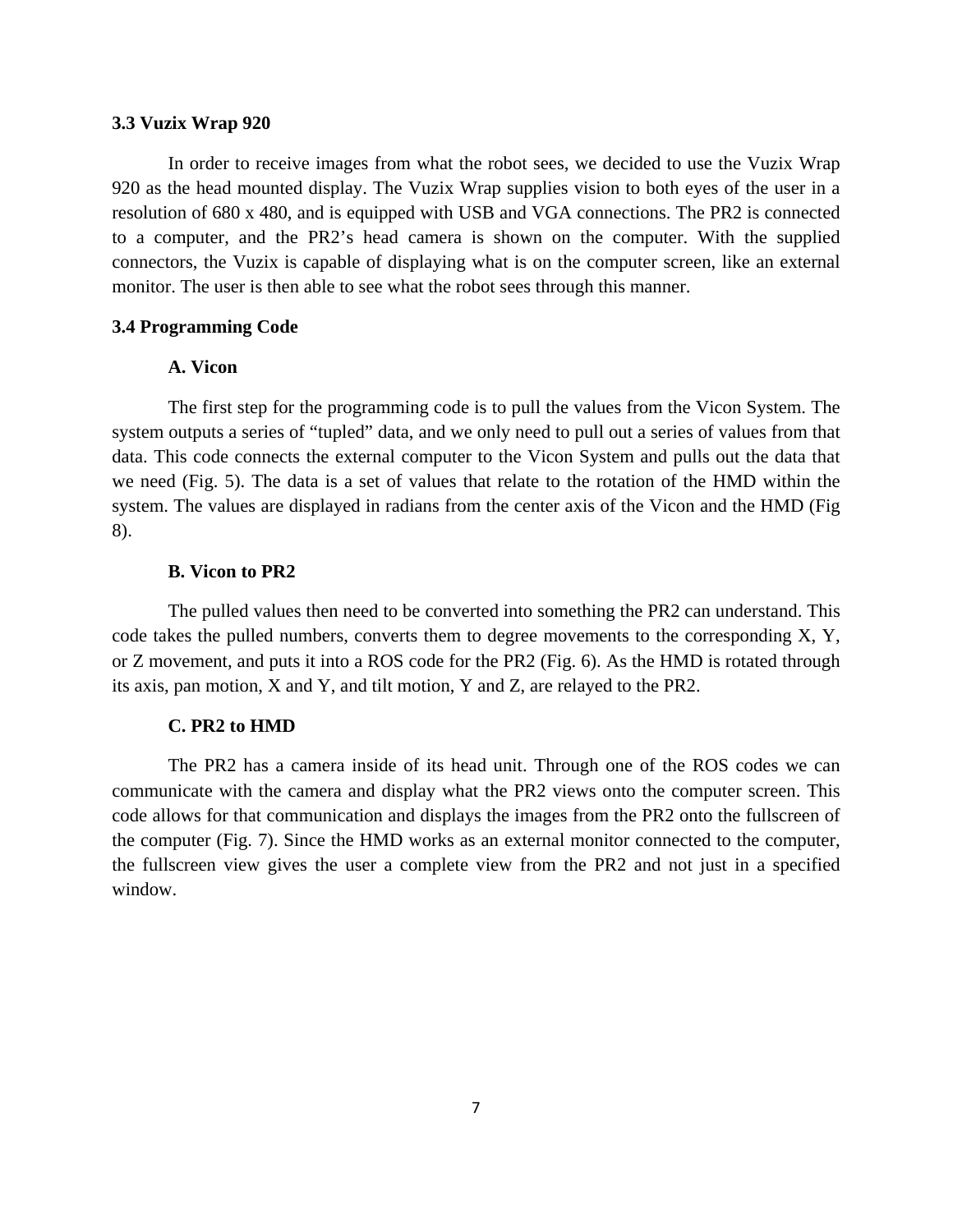### **4. DISCUSSION & RESULTS**

 The purpose of this research project was to create a way to control the head motion of a robot, the PR2, only by moving one's head, as well as to see what the robot is seeing. The idea was to use a Head Mounted Display to see what the robot sees, and then use a motion tracking system to send the relative points of the user moving his head to the robot. This is an ongoing study that in the end, the idea is to be able to have a robotic avatar; to program the robot to essentially mimic the movements of the user. This setup was just the beginning with vision and controlling from the head. In order for full body movement, the next task would be to generate codes for arms and velocity directions for the robot, and still using the motion tracking system to receive points from the user's body to input into the code.

 Upon conclusion of this project, we were able to control the PR2's head with basic pan and tilt motions of our head. While wearing the glasses we were able to locate objects around the PR2 while in a different location. The idea was to test the capabilities of the HMD and the PR2. The user would search the room that the PR2 was in and locate an object that was previously shown to him, and then describe where it was located. Another task was to read a small selection in front the PR2 that the viewer could see through the HMD he was wearing. These two tasks tested the capability of the completed project, how well it works, and how clearly the vision is at particular distances.



Results- Controlling the Head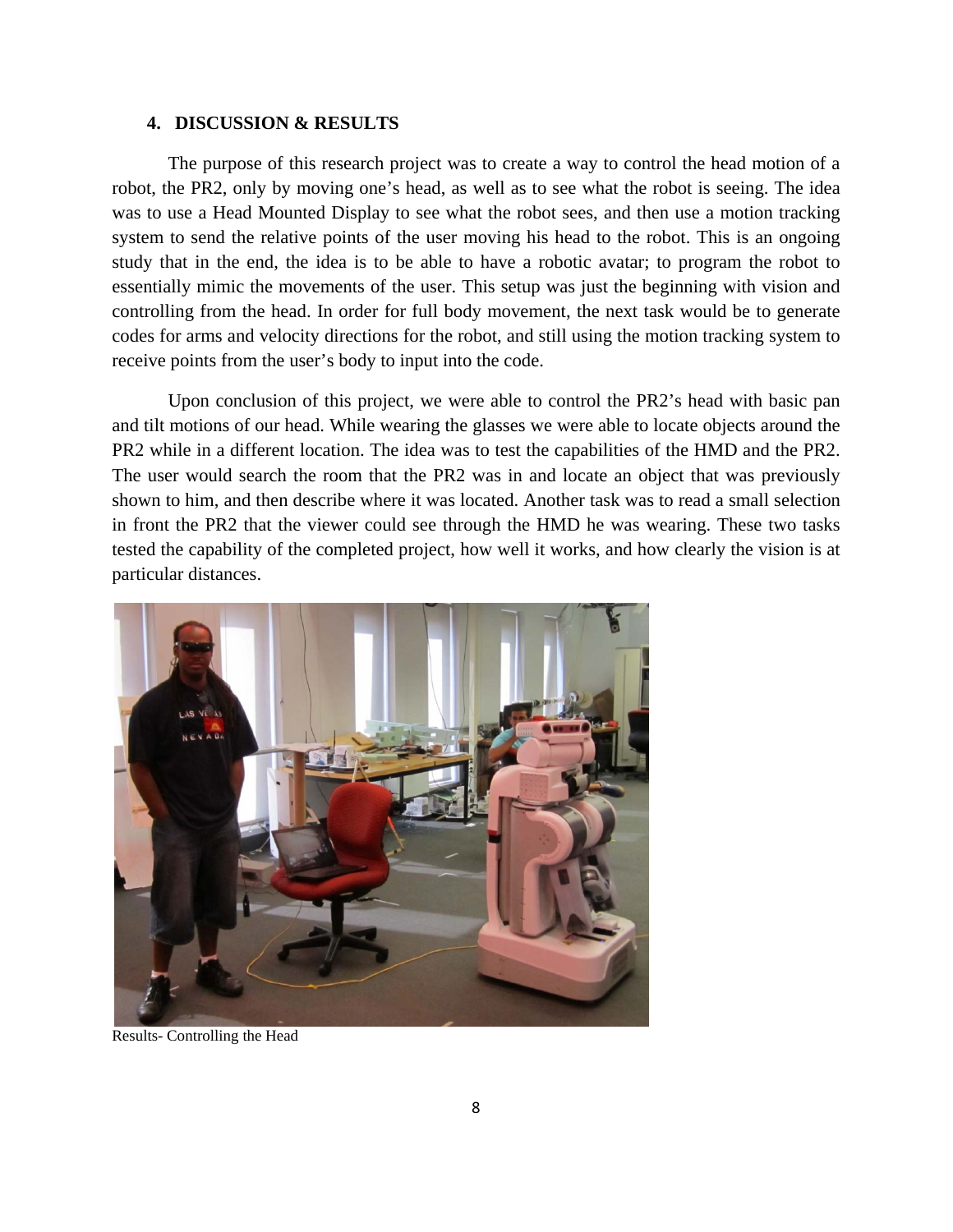Along the journey of completing this project there have been a few challenges. One of the biggest was connecting the entire system together. The PR2 and Vicon System needed to be connected on the same system in order to communicate the points in the code. A set of concurrent IP addresses needed to be made for the two components, and a computer connected to the Vicon system was used to integrate them together. A separate computer was also needed to connect the PR2 to the HMD and the problem was running Ethernet cables to the PR2 to both and having a dedicated network setup for everything to run on. Another challenge was the creation of the code that would take data from the Vicon system, compile it, and sent it to the PR2 for head moment. We first had to learn how the Python and Emacs programs work. Upon learning the scripts, we were able to generate a code that takes two different angle degrees, first for XY coordinate, second for YZ coordinate, as well as a height set for the height of the PR2, and then compiles the sets to determine where the PR2 would look.

 The code that communicates the motions of the HMD worn by the user through the Vicon System to the PR2 does so through a series of steps. The Vicon generates a value of movement, the PR2 receives the value modified from the code, the PR2 then executes the motion, and this cycle is repeated continuously. The problem is that when a movement by the user does not coincide with the a movement that the PR2 can make, such as a complete ninety degree turn of the head up or down, the cycle is not complete and the PR2 "locks" and exits the code.



Controlling Head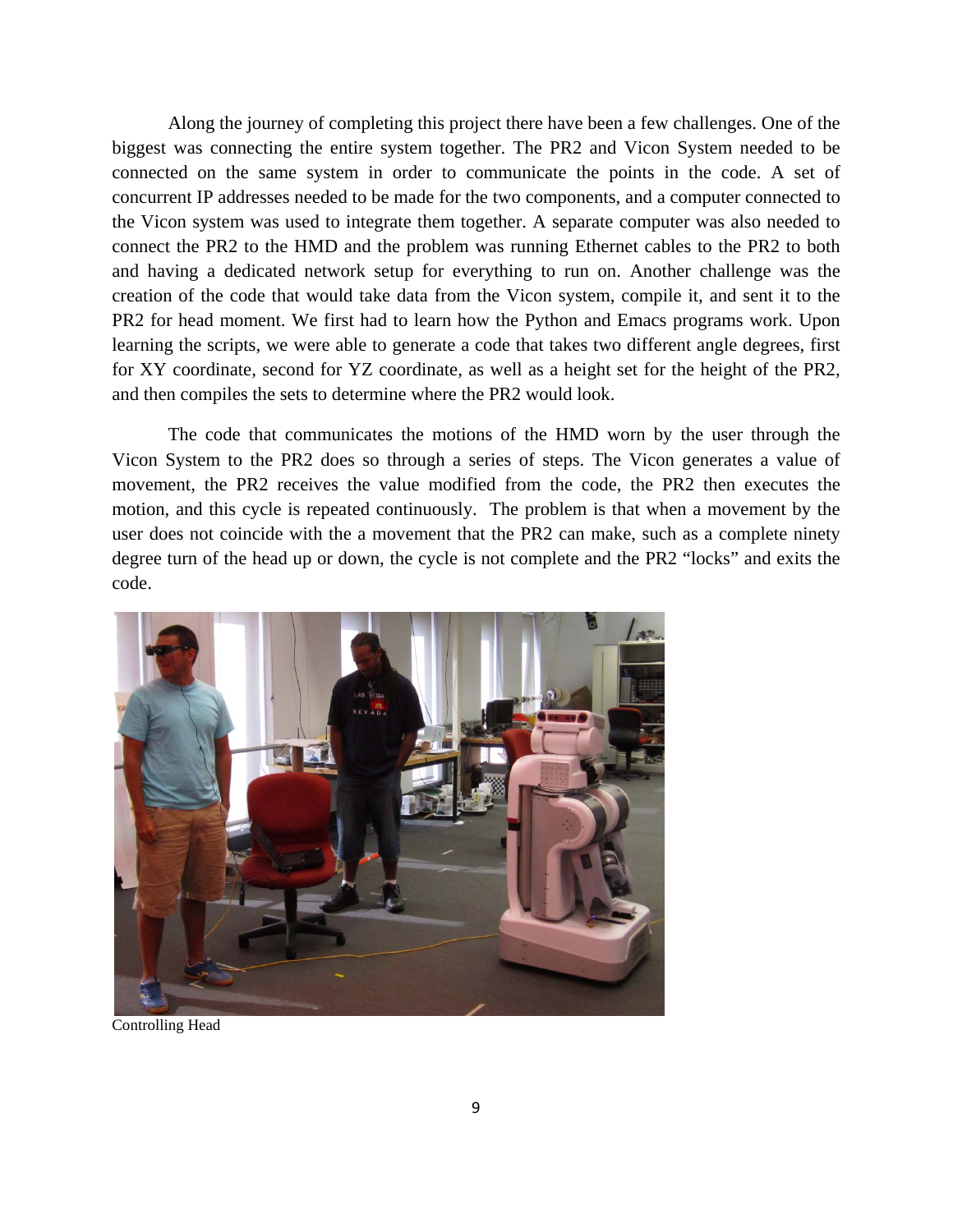#### **5. Acknowledgments**

 We would like to recognize several people and organizations for making this all possible this summer. SUNFEST and Dr. Jan Van Der Spiegel made it possible for us to be here and participate in the research. As well as the Electrical Systems Engineering here at U Penn, for hosting the SUNFEST program. In addition to U Penn, we would like to thank the National Science Foundation for the grant funding the program as well as ARTSI too.

We would also like to thank Dr. C.J. Taylor who guided us through this whole endeavor, as well as his graduate student Anthony Cowley, who helped us learn the software that we needed in order to complete the tasks.

#### **6. References**

[1] Adam Setapen, Michael Quinlan, and Peter Stone, *MARIOnET: Motion Acquisition for Robots through Iterative Online Evaluative Training*. May 2010. University of Texas at Austin.

[2] D. Mellinger, "Quadrotor", fling.seas.upenn.edu. June 11, 2010. [Online]. Available: http://fling.seas.upenn.edu/~dmel/wiki/index.php?n=Main.Quadrotor. [Accessed June 29, 2010]

[3] Willow Garage, "PR2 Overview", willowgarage.com. Copyright © 2008-2010. [Online]. Available: http://www.willowgarage.com/pages/robots/pr2-overview. [Accessed June 29, 2010]

[4] ROS Wiki, "Documentation", ros.org. Licensed under 'Creative Commons Attribution 3.0' [Online] Available: http://www.ros.org/wiki/. [Last Edited June 3, 2010]

## **7. Appendix**

Fig. 1 Code to find x y z input

Fig. 2 ROS code for PR2

Fig. 3

Fig. 4 Vicon Code

Fig. 5 Vicon to PR2 code

Fig. 6 PR2 to HMD code

Fig. 7 HMD axis view from Vicon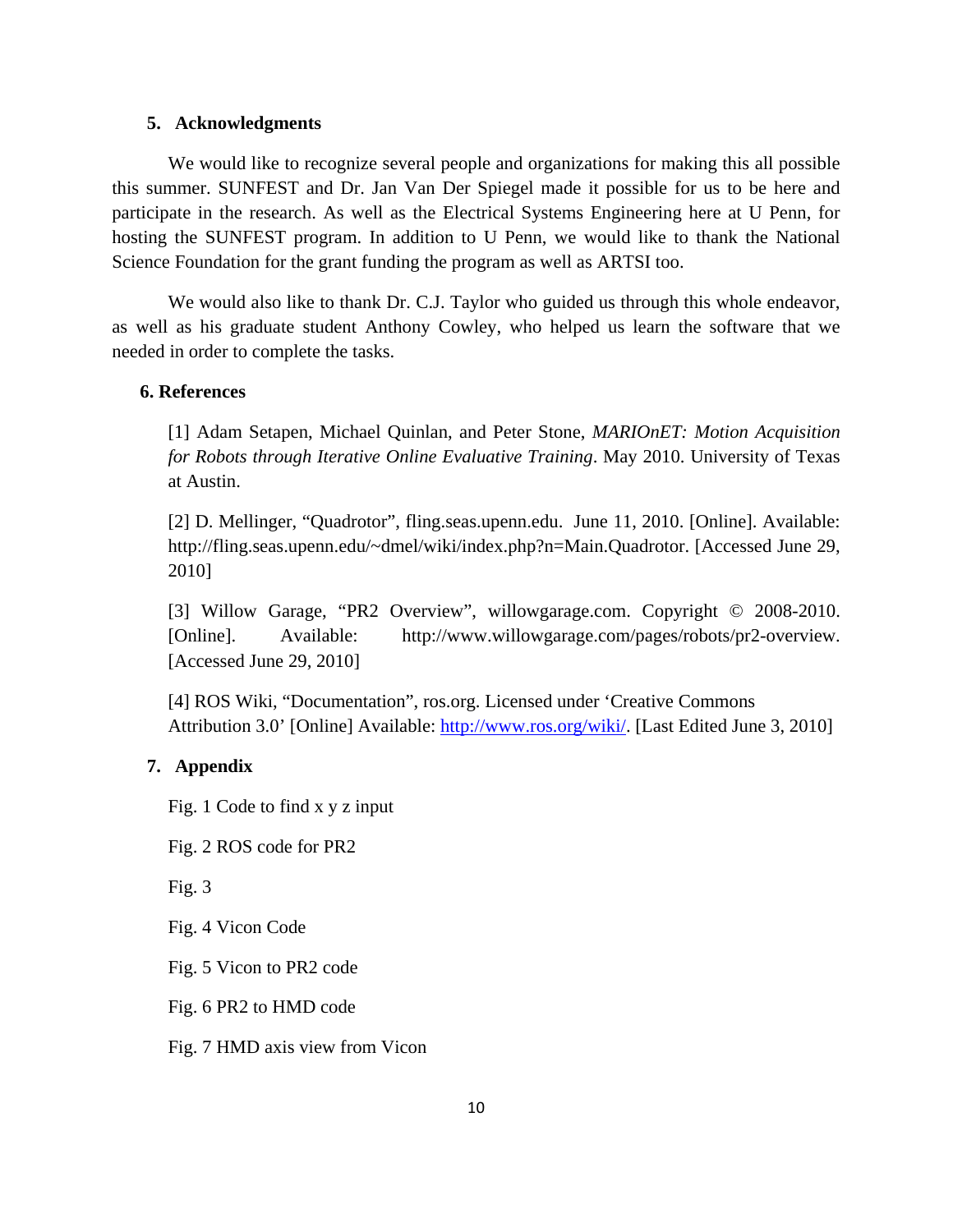## **Code to find x, y, z coordinates from angle inputs:**

from math import \*

def locate(az, el, height):

 $pan = radians(az)$ 

 $tilt = radius(el)$ 

 $Y = \cos(\text{tilt}) \cdot \cos(\text{pan})$ 

 $X = -\cos(t)$  \* sin(pan)

 $Z = \sin(\text{tilt}) + \text{height}$ 

print ' X: '+ str(X) + '\n Y: ' + str(Y) + '\n Z: ' + str(Z)

return  $(X, Y, Z)$ 

## FIG 1. 3D CODE; DEGREES à COORDINATE

## **ROS code to control the head of PR2:**

1 #! /usr/bin/python 2 import roslib

3 roslib.load\_manifest('mm\_teleop')

4

5 import rospy

6 import actionlib

7 from actionlib\_msgs.msg import \*

8 from pr2\_controllers\_msgs.msg import \*

9 from geometry\_msgs.msg import \*

10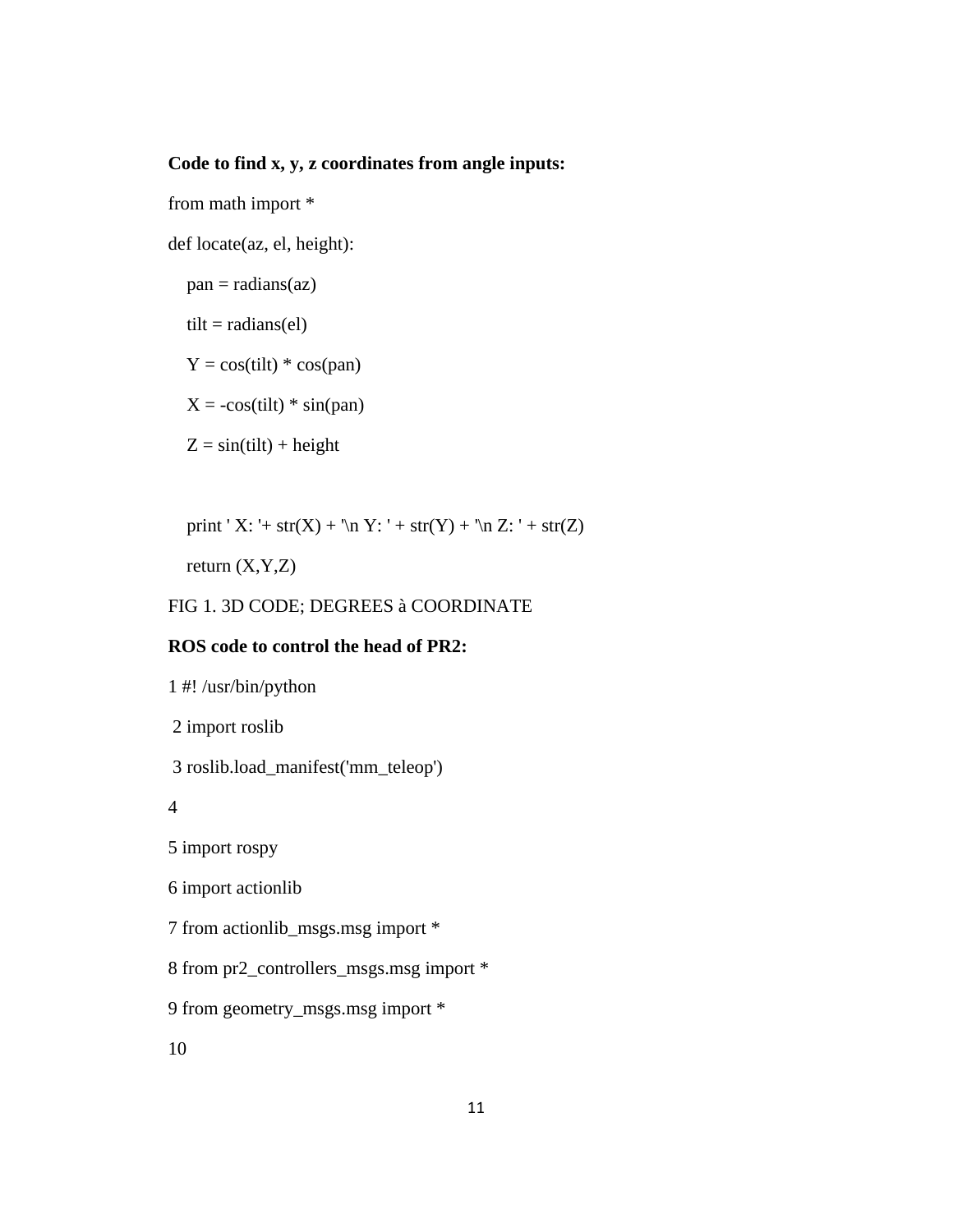11 rospy.init\_node('move\_the\_head', anonymous=True)

12

- 13 client = actionlib.SimpleActionClient(
- 14 '/head\_traj\_controller/point\_head\_action', PointHeadAction)

```
15 client.wait_for_server()
```
16

```
17 g = PointHeadGoal()
```
18 g.target.header.frame\_id = 'base\_link'

19 g.target.point. $x = 1.0$ 

20 g.target.point.y =  $0.0$ 

```
21 g.target.point.z = 1.0
```

```
22 g.min_duration = rospy.Duration(1.0)
```
23 24 client.send\_goal(g)

```
25 client.wait_for_result()
```
26

```
27 if client.get_state() == GoalStatus.SUCCEEDED:
```

```
28 print "Succeeded"
```
29 else:

30 print "Failed"

FIG 2 ROS CODE (We still need to edit to add links for lines 19, 20, 21)

## **Vicon Code**

```
#include <string> 
#include <vector> 
#include <ros/ros.h> 
#include <vicon/Names.h> 
#include <vicon/Values.h> 
#include "ViconDriver.h"
```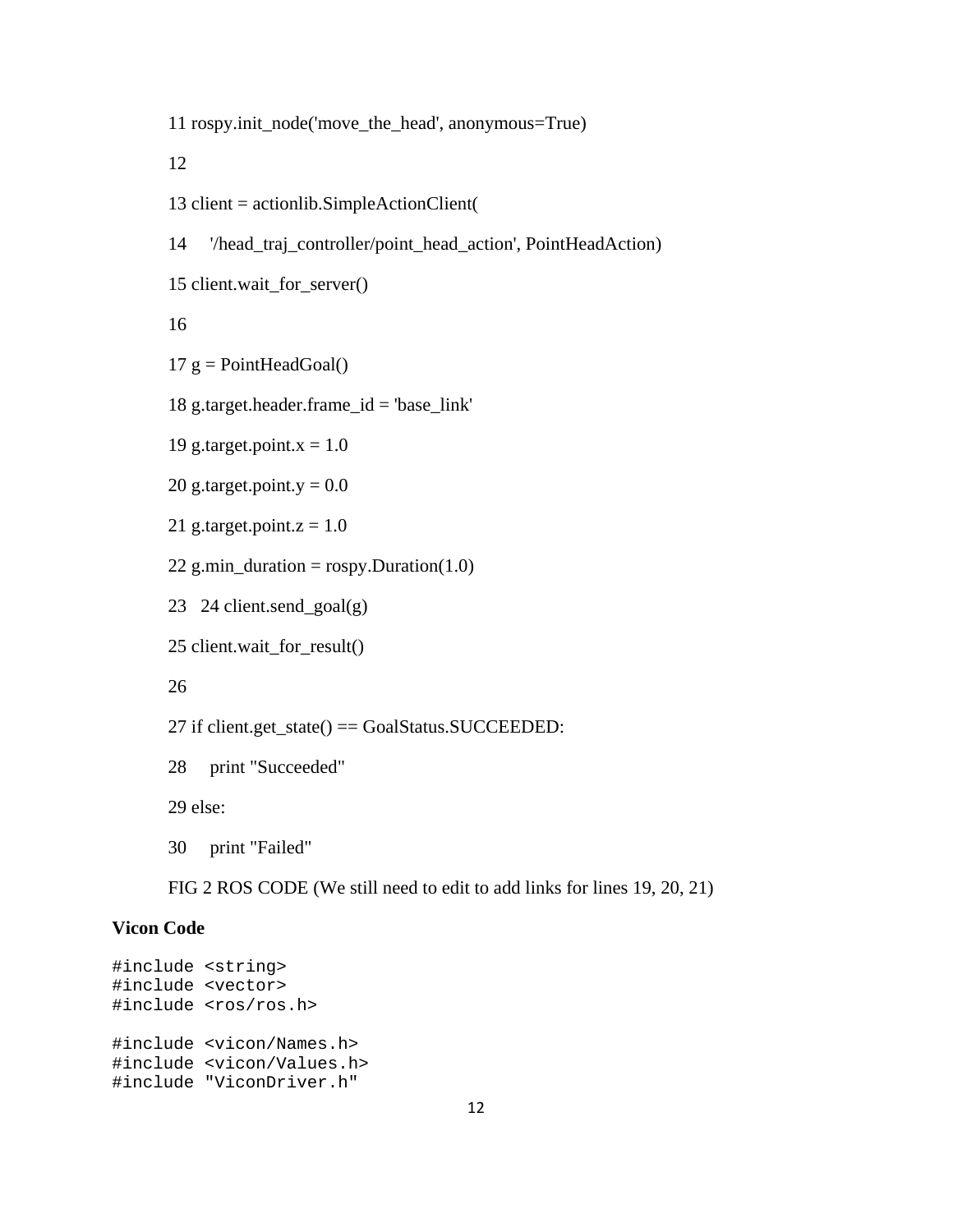```
ros::Publisher pub_names; 
vicon::Names names_msg; 
void names_callback(const ros::TimerEvent& e) 
\{ pub_names.publish(names_msg); 
} 
int main(int argc, char** argv) 
{ 
   ros::init(argc, argv, "vicon"); 
   ros::NodeHandle n("~"); 
   pub_names = n.advertise<vicon::Names>("names", 100, true); 
   ros::Publisher pub_values 
     = n.advertise<vicon::Values>("values", 100); 
   vicon::Values values_msg; 
   n.param("frame_id", values_msg.header.frame_id, 
           string("vicon")); 
   const int buff_len = 1024; 
  const int num buff = 10;
   const bool stream = true; 
   ViconDriver vd(buff_len, num_buff, stream); 
   vector<double> values; 
   vector<string> names; 
   string server; 
   n.param("server", server, string("alkaline")); 
   int port; 
   n.param("port", port, 800); 
   // Connect 
   if (vd.ConnectTCP(server.c_str(), port)) 
     { 
       ROS_FATAL("%s: failed to connect to %s:%i", 
                  ros::this_node::getName().c_str(), 
                 server.c_str(), port);
       return -1; 
     } 
   // Start device 
   if (vd.StartDevice() != 0) 
     { 
       ROS_FATAL("%s: could not start device", 
                  ros::this_node::getName().c_str());
```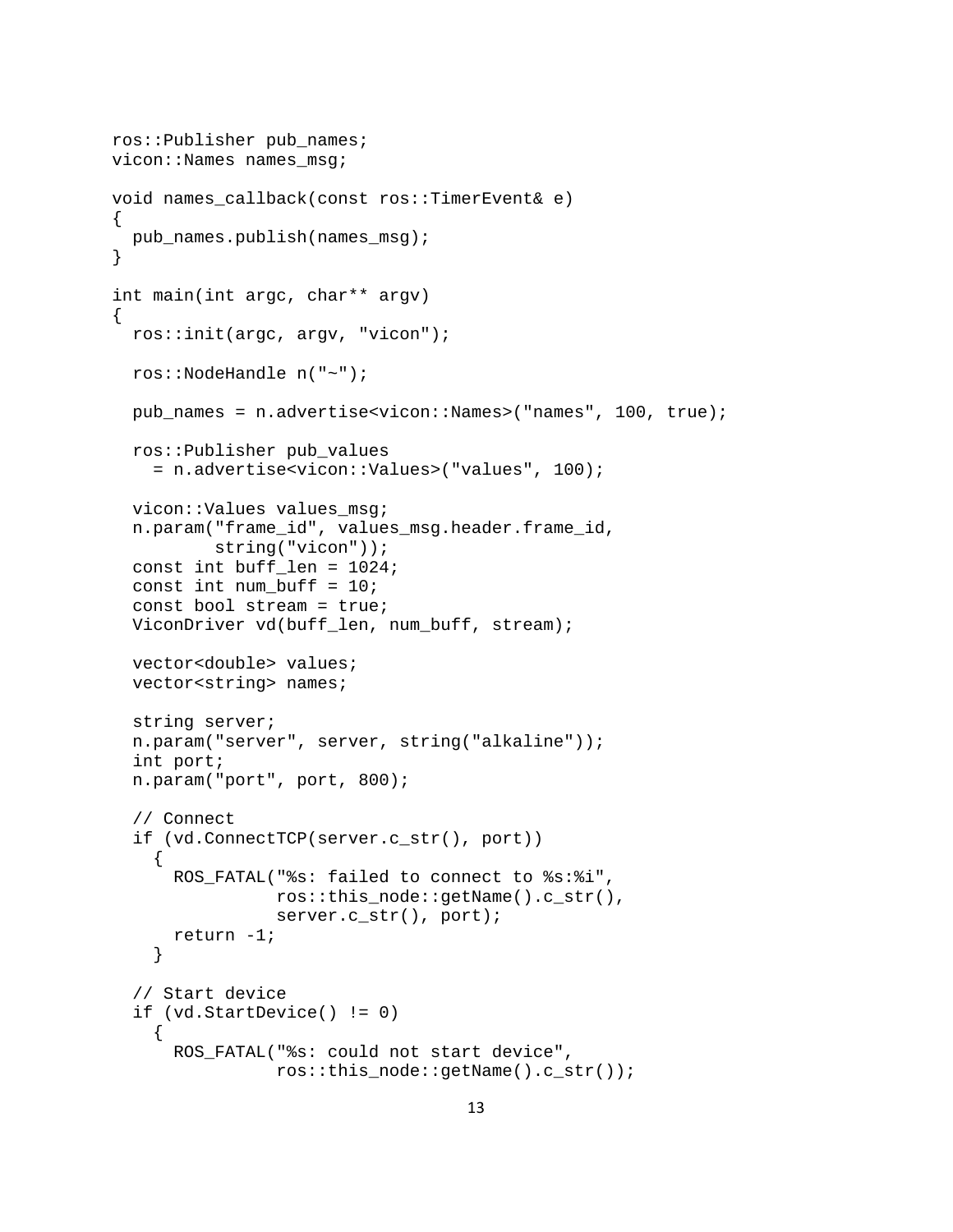```
 return -1; 
     } 
  //get names (buffered in the driver) 
  if (vd.GetNames(names) != 0) 
     { 
       ROS_ERROR("%s: could not get names", 
                 ros::this_node::getName().c_str()); 
       return -1; 
     } 
  names_msg.names.resize(names.size()); 
  std::copy(names.begin(), names.end(), 
             names_msg.names.begin()); 
  values_msg.values.resize(names.size()); 
  ros::Timer timer = n.createTimer(ros::Duration(1), 
                                      names_callback); 
  while (n.ok()) 
    \{ //get values 
       if (vd.GetValues(values) != 0) 
        \{ ROS_INFO("%s: could not get values", 
                     ros::this_node::getName().c_str()); 
           continue; 
 } 
       if (names.size() != values.size()) 
        \{ ROS_INFO("%s: names size does not match values size", 
                     ros::this_node::getName().c_str()); 
           continue; 
 } 
       std::copy(values.begin(), values.end(), 
                  values_msg.values.begin()); 
       values_msg.header.stamp = ros::Time::now(); 
      pub values.publish(values msg);
       ros::spinOnce(); 
     } 
  if (vd.StopDevice() != 0) 
    \{ ROS_FATAL("%s: could not stop device",
```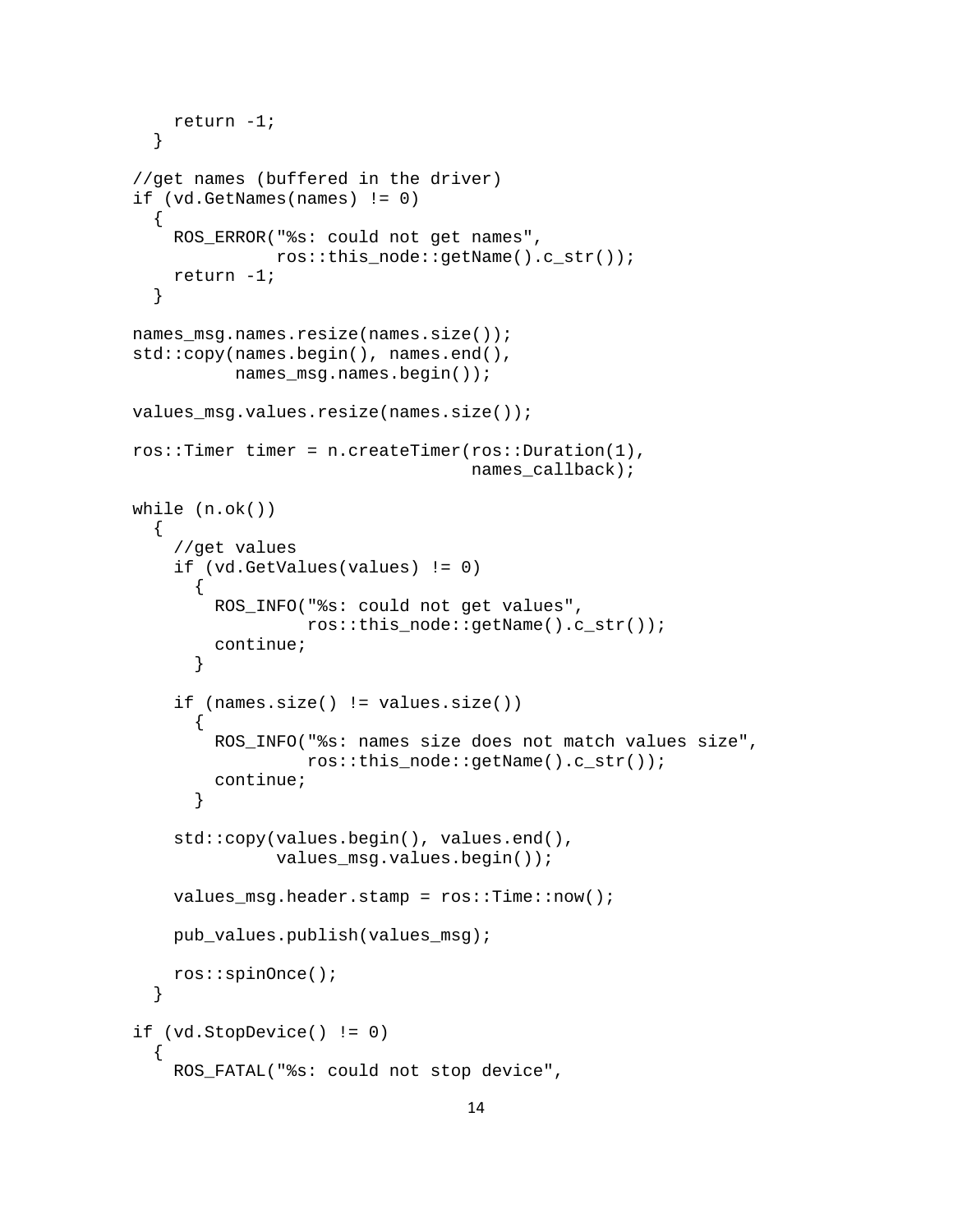```
 ros::this_node::getName().c_str()); 
       return -1; 
     } 
   if (vd.Disconnect()) 
     { 
        ROS_FATAL("%s: failed to disconnect", 
                   ros::this_node::getName().c_str()); 
     } 
   return 0; 
} 
Fig. 5 Vicon Code
```
### **Vicon to PR2 Code**

```
#!/usr/bin/env python 
import roslib; 
roslib.load_manifest('vicon_hmd') 
from vicon.msg import Values 
import rospy 
from math import * 
import actionlib 
from actionlib_msgs.msg import * 
from pr2_controllers_msgs.msg import * 
from geometry_msgs.msg import * 
# Global Constants 
# Robot height - should be gleaned from robot 
HEIGHT = 1.36# Filtering constant 
ALPHA = 0.5# Maximum motion in degrees per command period 
MAX_DELTA = 10 
def rad2deg(rad): 
     return ((rad/pi)*180.0) 
def deg2rad(deg): 
     return ((deg/180.0)*pi) 
def clip (x, clip): 
    if (x > clip):
         return clip 
    elif (x < -clip):
```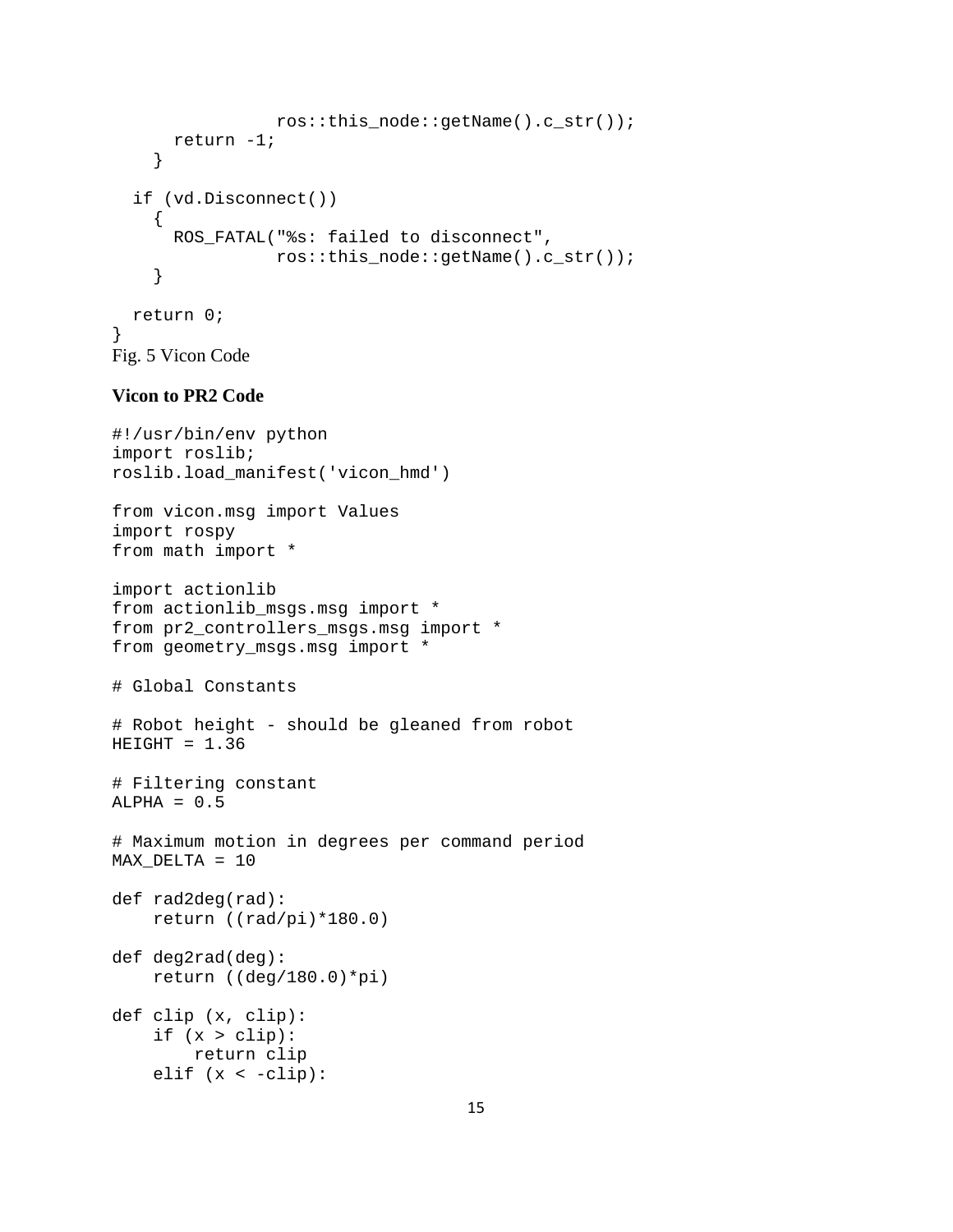```
 return -clip 
     else: 
         return x 
# Filtered version of angles returned by Vicon - global variables 
ax\_f, ay\_f, az\_f = 0.0, 0.0, 0.0def callback(data): 
     global ax_f, ay_f, az_f 
     # Get current values of angles and update filter 
    ax_f = ALPHA*ax_f + (1-ALPHA)*(data.values[-6])ay_f = ALPHA*ay_f + (1-ALPHA)*(data.values[-5])az_f = ALPHA*az_f + (1-ALPHA)*(data.values[-4])def listener(): 
     rospy.init_node('vicon_hmd_listener') 
     rospy.Subscriber("/vicon/values", Values, callback) 
     # Robots azimuth and elevation angles 
     az, el = 0.0, 0.0 
     client = actionlib.SimpleActionClient( 
         '/head_traj_controller/point_head_action', PointHeadAction) 
     client.wait_for_server() 
     g = PointHeadGoal() 
     # g.target.header.frame_id = 'head_plate_frame' 
     g.target.header.frame_id = 'base_link' 
     g.min_duration = rospy.Duration(0.1) 
     while not rospy.is_shutdown(): 
         # Main loop that sends commands to the robot 
         # Come up with target azimuth and elevation 
        delta az = clip(az f - az, deg2rad(MAX DELTA))
         az = clip (az+delta_az, deg2rad(90)) 
        delta el = clip(ax f - el, deg2rad(MAX DELTA))
         el = clip(el+delta_el, deg2rad(45)) 
         # Send the command to the PR2 
        g.target.point.x = cos(el)*cos(az)g.target.point.y = cos(el)*sin(az) g.target.point.z = sin(el) + HEIGHT 
         client.send_goal(g) 
         client.wait_for_result()
```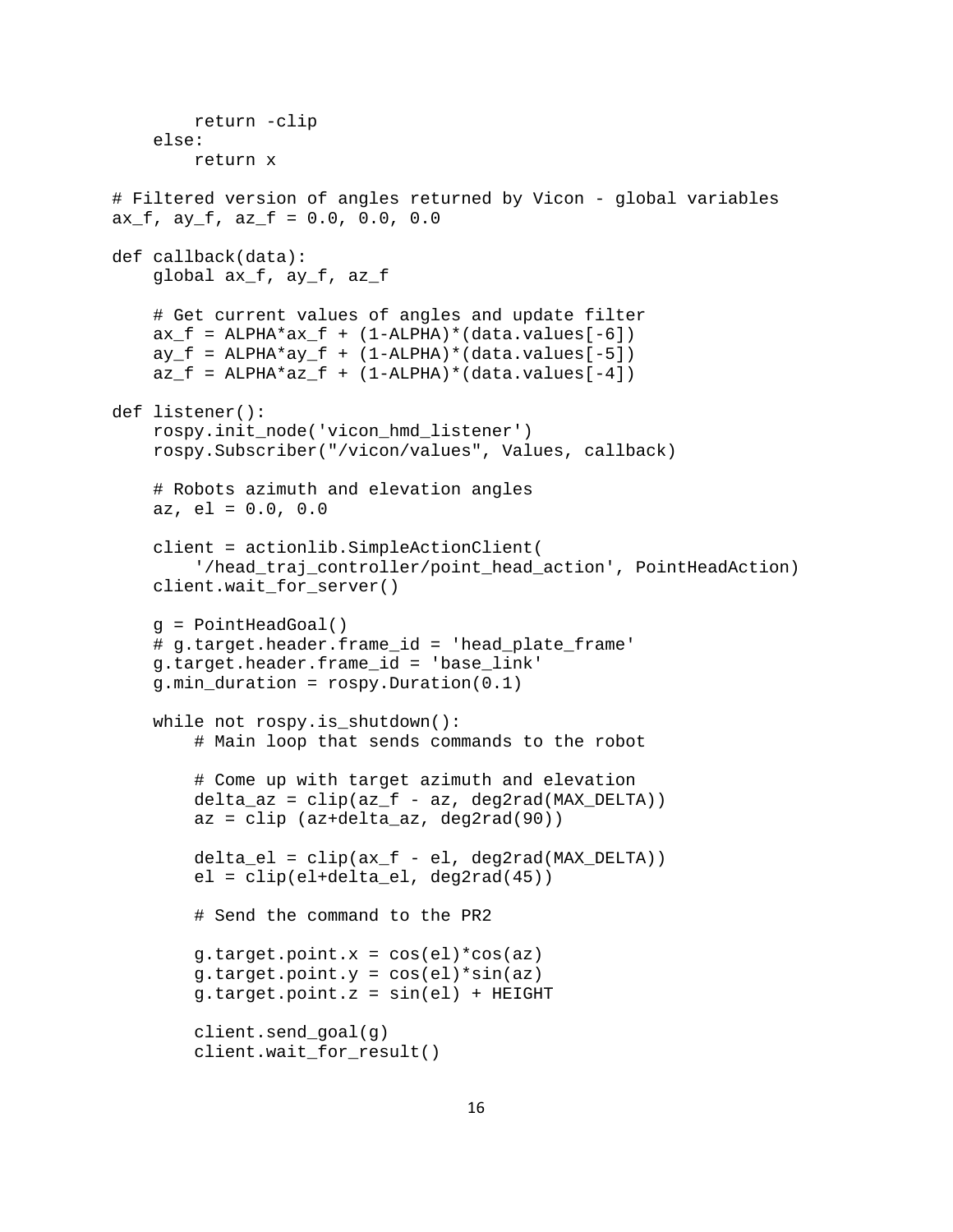# Changing the sleep time changes the rate at which commands are sent rospy.sleep (0.1)

```
if __name__ == '__main__': listener()
```
Fig. 6 Vicon to PR2

## **PR2 to HMD Code**

```
#!/usr/bin/env python 
import roslib; roslib.load_manifest('FullScreen') 
import rospy 
from sensor_msgs.msg import CompressedImage 
import pygame 
# The PyGame screen object 
screen = None 
# Screen reoslution 
screen\_size = (0,0)# Flag to indicate when the user has requested we shutdown 
running = True 
def save_image(msg): 
     """Save an image to disk. Return the file name.""" 
     if msg.format == "jpeg": 
         tmp_name = "/tmp/pr2cam.jpeg" 
     else: 
         tmp_name = "/tmp/pr2cam.png" 
     tmp_file = open(tmp_name,'wb') 
    tmp file.write(msg.data)
     tmp_file.close() 
     return tmp_name 
def show_image(msg): 
     """Show an image fullscreen using PyGame.""" 
     global screen, screen_size, running 
     # Save the image to a temporary file 
     tmp_name = save_image(msg) 
     # Load the temporary image into PyGame 
     try: 
         frame = pygame.image.load(tmp_name).convert() 
         pygame.transform.scale(frame, screen_size, screen) 
         pygame.display.update()
```